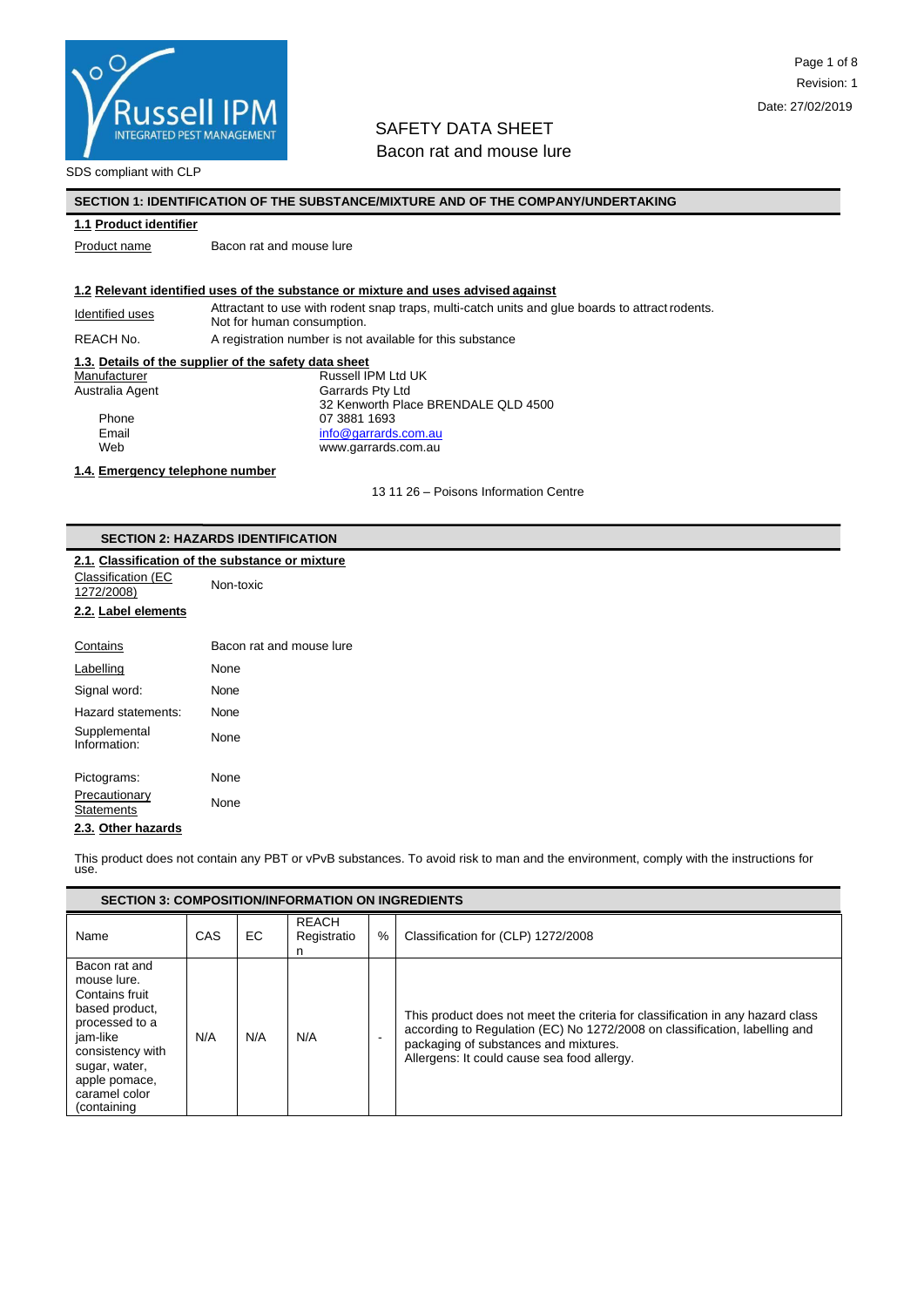

SDS compliant with CLP

| sulphating           |  |
|----------------------|--|
| agents), and 2%      |  |
| or less of the       |  |
| following: corn      |  |
| starch, salt, citric |  |
| acid, sodium         |  |
| benzoate (as a       |  |
| preservative),       |  |
| sorbitol and         |  |
| artificial food      |  |
| flavours.            |  |

The Full Text for all R-Phrases and Hazard Statements are Displayed in Section 16.

## **SECTION 4: FIRST AID MEASURES**

#### **4.1. Description of first aid measures**

### General information

Remove victim to fresh air and keep at rest. If symptoms of irritation and/or sensitization occur seek medical advice/attention.

#### Inhalation

Remove to fresh air and keep at rest. Seek medical advice if symptoms persist.

Skin

Wash with soap and water. If skin irritation occurs, seek medical advice/attention.

**Ingestion** 

Rinse mouth. Do not induce vomiting.

Eye contact

Rinse cautiously with water for several minutes. If irritation occurs, seek medical advice/attention.

## **4.2. Most important symptoms and effects, both acute and delayed**

**Inhalation** 

Not known.

Ingestion

Not known.

Skin contact

Not known

Eye contact

Not known

**4.3. Indication of any immediate medical attention and special treatment needed**

Treat symptomatically.

## **SECTION 5: FIREFIGHTING MEASURES**

## **5.1. Extinguishing media**

#### Extinguishing media

Extinguish with alcohol-resistant foam, carbon dioxide, dry powder or water fog. Use fire-extinguishing media appropriate for surrounding materials.

Unsuitable extinguishing media

## Do not use water jet as an extinguisher, as this will spread the fire.

## **5.2. Special hazards arising from the substance or mixture**

Hazardous combustion products

None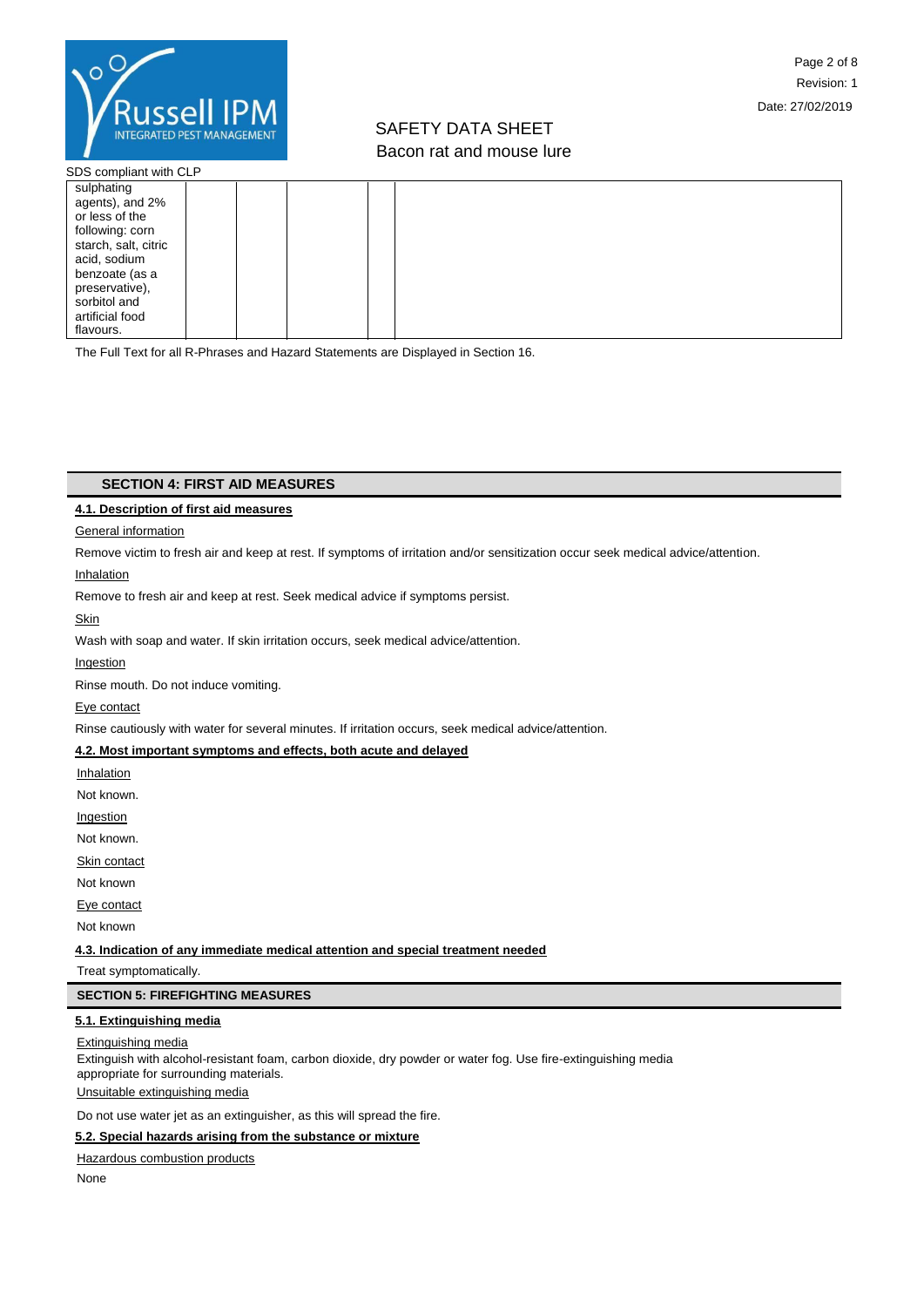

#### SDS compliant with CLP

Specific hazards

Dike and collect extinguishing water. Avoid releasing to the environment. Do not discharge into drains, watercourses or onto the ground.

#### **5.3. Advice for firefighters**

Special Fire Fighting Procedures

In case of fire and/or explosion, do not breathe fumes

Protective equipment for fire fighters

Wear full protective clothing (EN 469). Self-contained breathing apparatus.

### **SECTION 6: ACCIDENTAL RELEASE MEASURES**

#### **6.1. Personal precautions, protective equipment and emergency procedures**

Wear protective clothing as described in Section 8 of this safety data sheet. Provide adequate ventilation.

#### **6.2. Environmental precautions**

Do not discharge into drains, watercourses or onto the ground.

#### **6.3. Methods and material for containment and cleaning up**

Do not contaminate water with product waste. Dispose of waste material in accordance with local or national regulations.

#### **6.4. Reference to other sections**

For personal protection, see section 8. For waste disposal, see section 13.

**SECTION 7: HANDLING AND STORAGE**

## **7.1. Precautions for safe handling**

The substance should be handled industrial hygiene and in conformity with any local regulations in order to avoid unnecessary exposure. The product is formulated using materials that is known to be non-toxic to humans, animals or plants. Appropriate protective equipment should be worn (vinyl, latex, polyethylene or other type of gloves) to reduce exposure.

## **7.2. Conditions for safe storage, including any incompatibilities**

Store in a cool, dry, well-ventilated area. Protect from sunlight. Ideally.

#### **7.3. Specific end use(s)**

The identified uses for this product are detailed in Section 1.2.

#### **SECTION 8: EXPOSURE CONTROLS/PERSONAL PROTECTION**

**8.1. Control parameters**

#### N/A

#### **SECTION 9: PHYSICAL AND CHEMICAL PROPERTIES**

#### **9.1. Information on basic physical and chemical properties**

| Appearance                                 | Brown paste like substance.  |
|--------------------------------------------|------------------------------|
| Odour                                      | Mild fruit & nut like odour. |
| Initial boiling point and<br>boiling range | Not available.               |
| Melting point $(^{\circ}C)$                | Not available.               |
| Specific gravity                           | Not available.               |
| Vapour density (air=1)                     | Not available.               |
| Vapour pressure                            | Not available.               |
| Evaporation rate                           | Not available.               |
| pH-Value                                   | Not available.               |
| Viscosity                                  | Not available.               |
| Solubility Value (G/100G)<br>H2O@20°C)     | Not soluble in water.        |
| Decomposition<br>temperature $(^{\circ}C)$ | Not available.               |
| Odour Threshold, Lower                     | Not available.               |
|                                            |                              |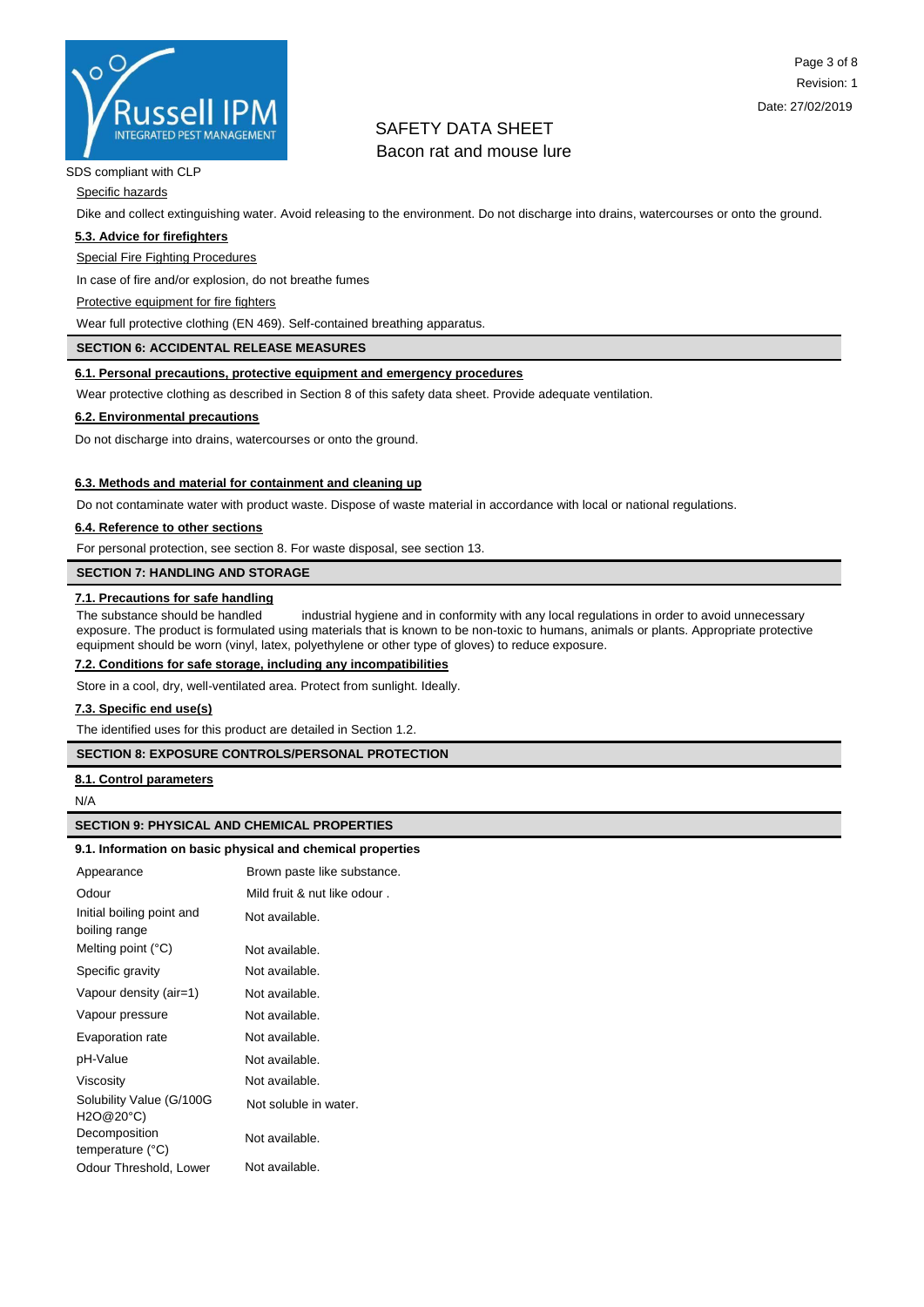

SDS compliant with CLP

| Odour Threshold, Upper                             | Not available.                        |
|----------------------------------------------------|---------------------------------------|
| Flash point                                        | $>100^{\circ}$ C                      |
| Auto Ignition Temperature<br>$(^{\circ}C)$         | Not available.                        |
| Flammability Limit -<br>Lower $(\%)$               | Flammable at temperatures over 100°C. |
| Flammability Limit -<br>$Upper(\%)$                | Flammable at temperatures over 100°C. |
| <b>Partition Coefficient (N-</b><br>Octanol/Water) | Not relevant                          |
| <b>Explosive properties</b>                        | Not available.                        |
| Oxidising properties                               | Not available.                        |
| 9.2. Other information                             | Not available.                        |

## **SECTION 10: STABILITY AND REACTIVITY**

## **10.1. Reactivity**

Not reactive.

#### **10.2. Chemical stability**

Stable under normal temperature conditions and recommended use.

#### **10.3. Possibility of hazardous**

**reactions**

Not anticipated.

Hazardous Polymerisation

Will not polymerise

## **10.4. Conditions to avoid**

Avoid exposure to high temperatures or direct sunlight. Extinguish all ignition sources. Avoid sparks, flames, heat and smoking.

#### **10.5. Incompatible materials**

Materials to Avoid

Excessive temperature variations.

### **10.6. Hazardous decomposition products**

None anticipated

## **SECTION 11: TOXICOLOGICAL INFORMATION**

## **11.1. Information on toxicological effects**

Toxicological information

Classification according to CLP regulation (EC) 1272/2008.

| Acute toxicity:               |     |
|-------------------------------|-----|
| <b>Acute Toxicity (Oral</b>   | N/A |
| LD50)                         |     |
| <b>Acute Toxicity (Dermal</b> | N/A |
| LD50)                         |     |
| <b>Acute Toxicity</b>         | N/A |
| (Inhalation LC50)             |     |
| Skin Corrosion/Irritation:    | N/A |
| Serious eye                   | N/A |
| damage/irritation:            |     |
| Respiratory or skin           |     |
| sensitisation:                |     |
| Skin sensitisation:           | N/A |
| Germ cell mutagenicity:       |     |
| Genotoxicity - In Vitro       |     |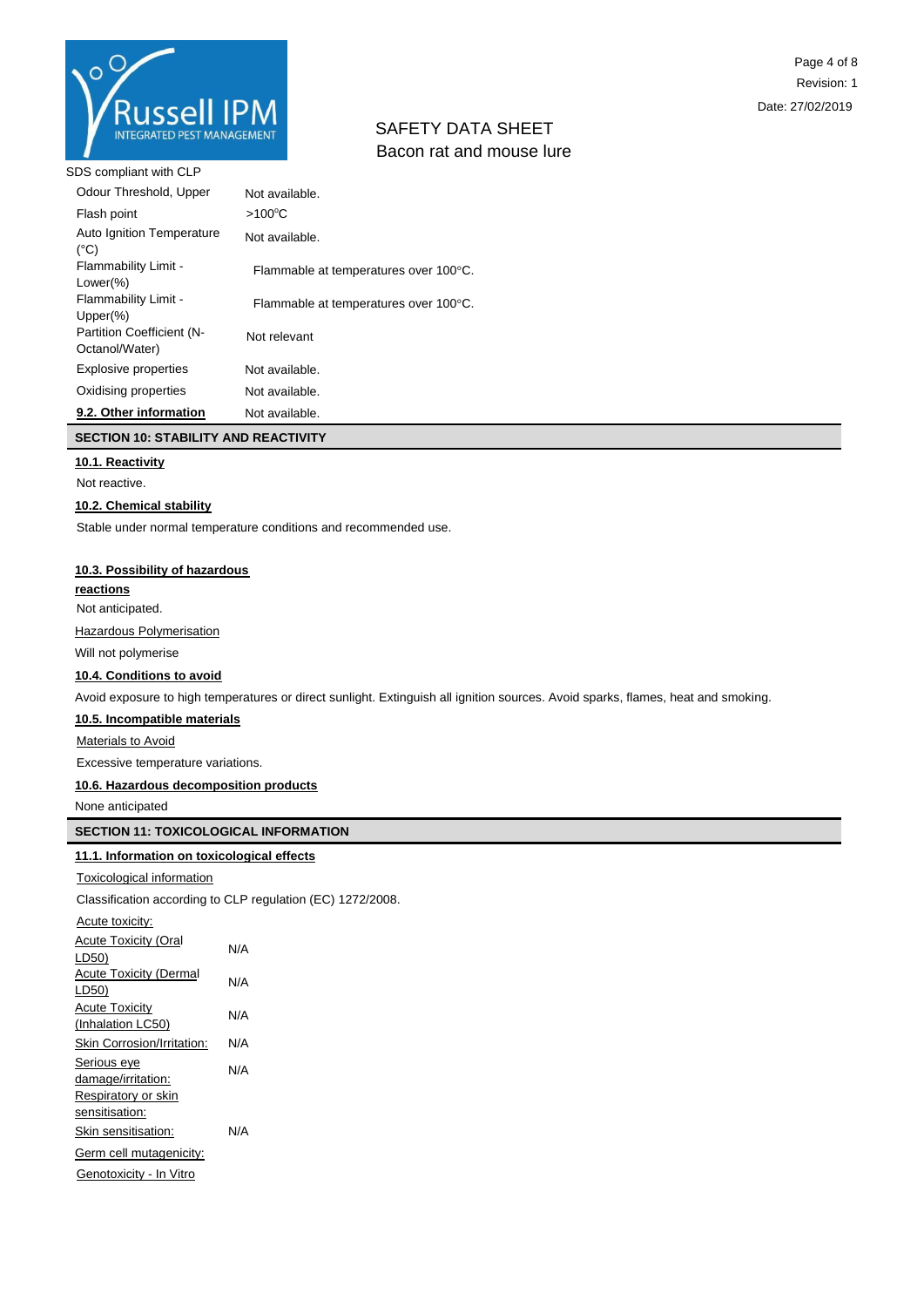

SDS compliant with CLP

Calculation method.

Genotoxicity - In Vivo

Calculation method.

Based on available data the classification criteria are not met.

Carcinogenicity:

Based on available data the classification criteria are not met.

Reproductive Toxicity:

Reproductive Toxicity -

**Fertility** 

Calculation method.

Based on available data the classification criteria are not met.

Calculation method.

Reproductive Toxicity -

**Development** 

Calculation method.

Based on available data the classification criteria are not met.

Specific target organ toxicity - repeated exposure:

STOT - Repeated exposure

Calculation method.

Based on available data the classification criteria are not met.

Aspiration hazard:

Calculation method.

Based on available data the classification criteria are not met.

## **SECTION 12: ECOLOGICAL INFORMATION**

## **12.1. Toxicity**

Classification according to CLP regulation (EC) 1272/2008.

The product is not anticipated to pose any environmental hazard. Specific toxicity studies done on birds, aquatic organisms, earthworms, bees and non-target arthropods showed lack of adverse effects.

Ecological information on ingredients.

| Ecological implification on ingredients.                                                    |
|---------------------------------------------------------------------------------------------|
| Acute<br>Toxicity -<br>Fish                                                                 |
| LC50 96 hours = N/A Lepomis macrochirus (Bluegill)                                          |
| LC50 96 hours = $N/A$ Onchorhynchus mykiss (Rainbow trout)                                  |
| <b>Acute Toxicity - Aquatic Invertebrates</b>                                               |
| EC50 48 hours = N/A Daphnia magna                                                           |
| <b>Acute Toxicity - Aquatic Plants</b>                                                      |
| EbC50 96 hours = N/A Enedesmus subspicatus Chronic                                          |
| <b>Toxicity - Fish Early life Stage</b>                                                     |
| NOEC 90 days = N/A Onchorhynchus mykiss (Rainbow trout)                                     |
| NOEC 35 days = N/A Cyprinodon variegatus (Sheepshead minnow)                                |
| <b>Chronic Toxicity - Aquatic Invertebrates</b>                                             |
| NOEC 21 days = N/A Daphnia magna                                                            |
| Acute<br>Toxicity –<br>Terrestrial<br>LD50 = N/A Apis Mellifera (Honeybee) (Oral exposure). |
|                                                                                             |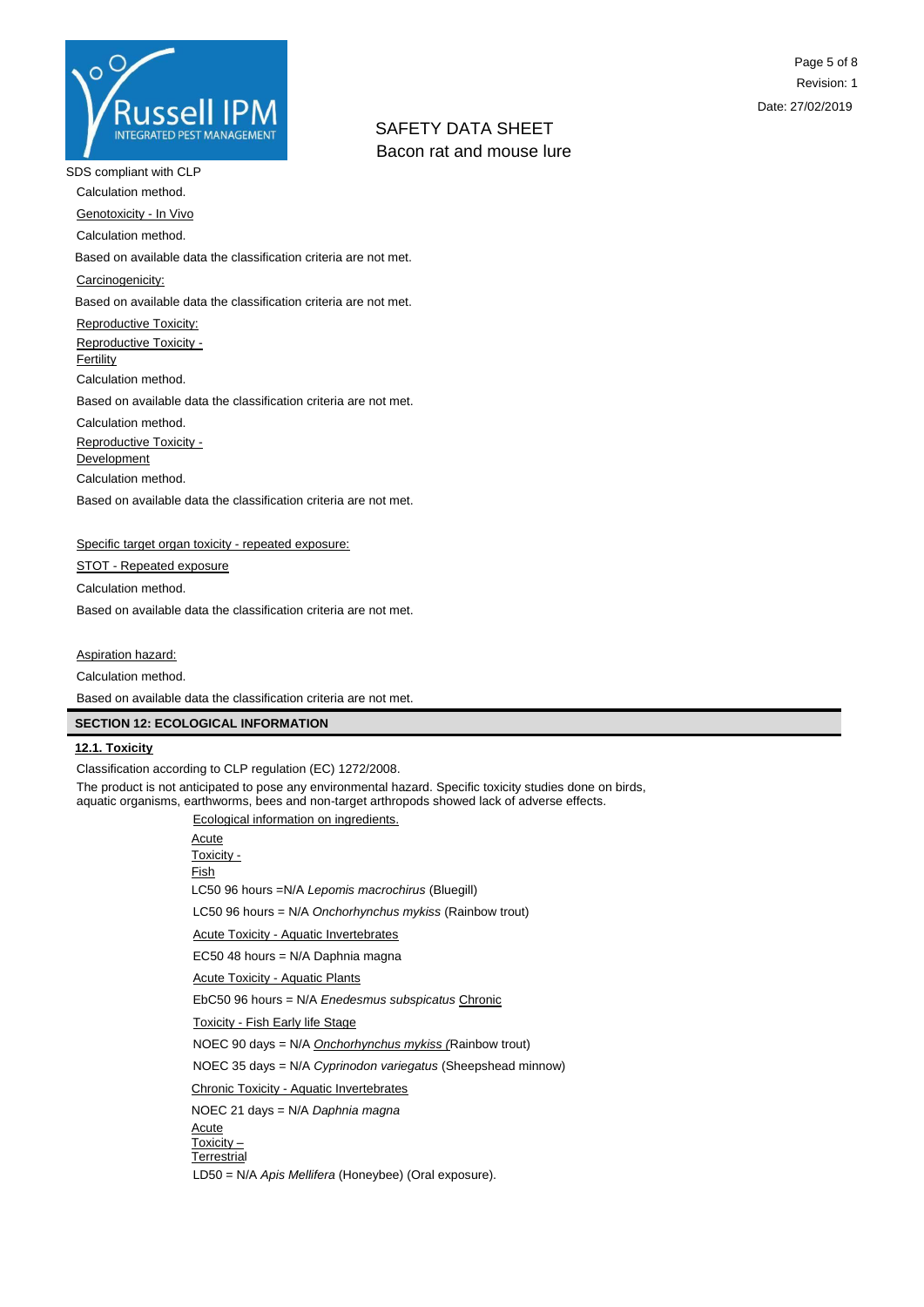

#### SDS compliant with CLP

LD50 = N/A *Apis Mellifera* (Honeybee) (Topical exposure).

### **12.2. Persistence and degradability**

It is not likely that these compounds contaminate the soil or groundwater Ecological information on ingredients.

### **Bacon rat and mouse lure**

Degradability The product is readily biodegradable. Phototran **sformation**  $N/A$ **Biodegrad** ation The product is readily biodegradable.

### **12.3. Bioaccumulative potential**

Not anticipated to bioaccumulate.

Partition coefficient

Not relevant

Ecological information on ingredients.

**Bacon rat and mouse lure**

Bioaccumulation factor  $BCF = N/A$ **Partition coefficient** log Kow = N/A

#### **12.4. Mobility in soil**

Ecological information on ingredients.

#### **Bacon rat and mouse lure**

Mobility: There may be indirect movement in soil because of water movement or transfer by insects.

Adsorption/Desorption Coefficient

 $Koc = N/A$ 

Henry's Law Constant

N/A

## **12.5. Results of PBT and vPvB assessment**

This product does not contain any PBT or vPvB substances.

Ecological information on ingredients.

**Bacon rat and mouse lure**

Not Classified as PBT/vPvB by current EU criteria.

#### **12.6. Other adverse effects**

Not available.

Ecological information on ingredients.

**Bacon rat and mouse lure**

Not available.

## **SECTION 13: DISPOSAL CONSIDERATIONS**

#### General information

Disposal to licensed waste disposal site in accordance with the local Waste Disposal Authority.

13.1. Waste treatment methods

Waste is suitable for incineration. Contact specialist disposal companies. Do NOT reuse empty containers. Empty containers can be sent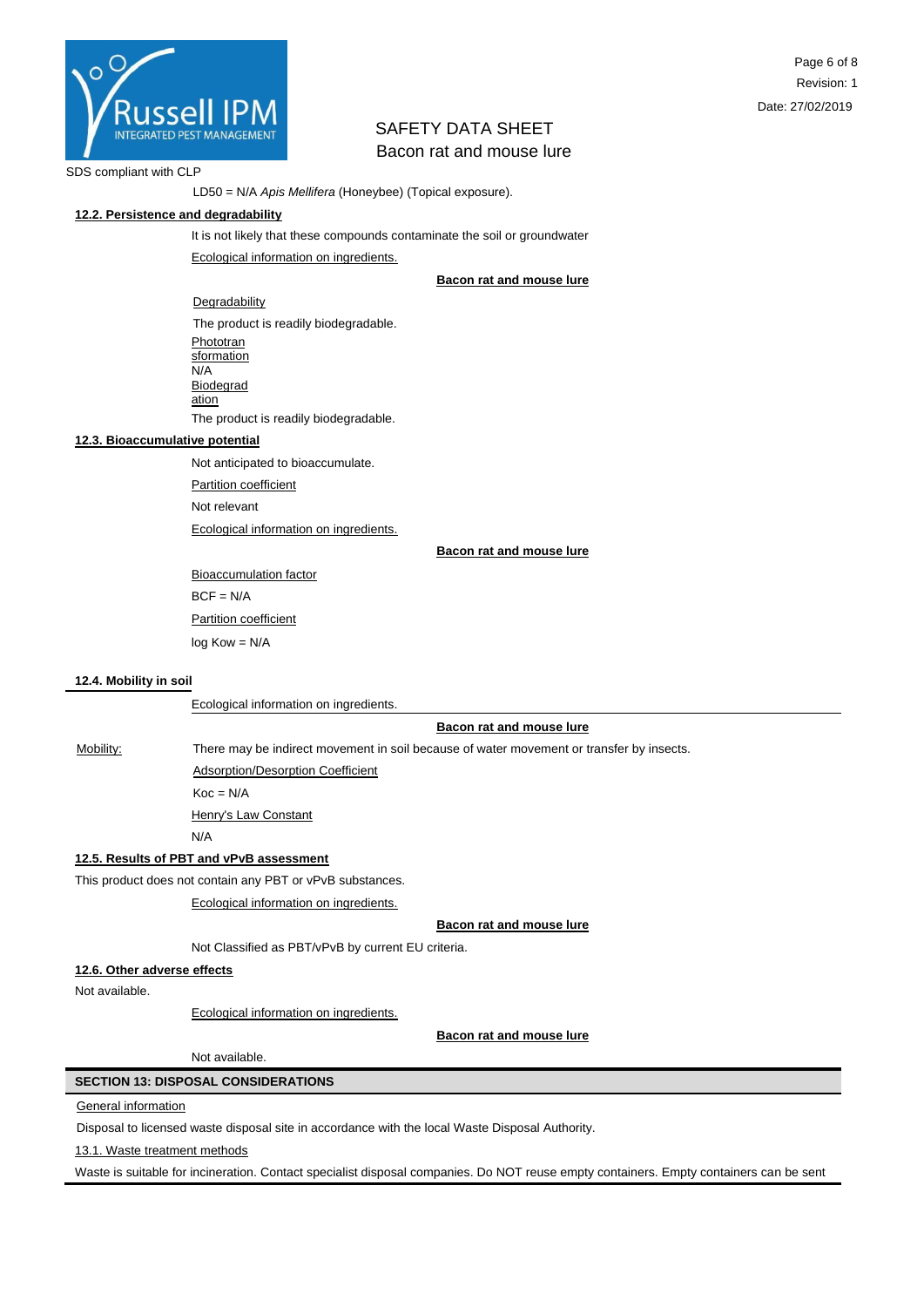

## SDS compliant with CLP

for disposal or recycling

| <b>SECTION 14: TRANSPORT INFORMATION</b>               |                |  |
|--------------------------------------------------------|----------------|--|
| 14.1. UN number                                        |                |  |
| UN No. (ADR/RID/ADN)                                   | None.          |  |
| UN No. (IMDG)                                          | None.          |  |
| UN No. (ICAO)                                          | None.          |  |
| 14.2. UN proper<br>shipping name                       |                |  |
| Proper Shipping Name                                   | None.          |  |
| Proper Shipping Name                                   | None.          |  |
| 14.3. Transport hazard<br>class(es)                    |                |  |
| <b>ADR/RID/ADN Class</b>                               | Not applicable |  |
| ADR Label No.                                          | Not applicable |  |
| <b>IMDG Class</b>                                      | Not applicable |  |
| ICAO Class/Division                                    | Not applicable |  |
| <b>Transport Labels</b>                                | Not applicable |  |
| 14.4. Packing group                                    |                |  |
| ADR/RID/ADN Packing<br>group                           | Not applicable |  |
| IMDG Packing group                                     | Not applicable |  |
| ICAO Packing group                                     | Not applicable |  |
| 14.5. Environmental<br>hazards<br><u>14.6. Special</u> | None.          |  |
| precautions for user                                   |                |  |
| EMS                                                    | None.          |  |
| Hazard No. (ADR)                                       | None.          |  |
|                                                        |                |  |

#### **14.7. Transport in bulk according to Annex II of MARPOL73/78 and the IBC Code**

Not applicable

#### **SECTION 15: REGULATORY INFORMATION**

### **15.1. Safety, health and environmental regulations/legislation specific for the substance or mixture**

The product is not deemed 'hazardous' according to CLP: Regulation (EC) No 1272/2008 and the requirements of Council Directive 2000/54/EEC. No chemical safety assessment has been carried out yet for this mixture.

### Uk Regulatory References

Tunnel Restriction Code None.

The Chemicals (Hazard Information and Packaging for Supply) Regulations 2009 (S.I 2009 No. 716).

#### EU Legislation

Dangerous Substance Directive 67/548/EEC. Dangerous Preparations Directive 1999/45/EC. Regulation (EC) No 1272/2008 of the European Parliament and of the Council of 16 December 2008 on classification, labelling and packaging of substances and mixtures, amending and repealing Directives 67/548/EEC and 1999/45/EC, and amending Regulation (EC) No 1907/2006 with amendments. Regulation (EC) No 1907/2006 of the European Parliament and of the Council of 18 December 2006 concerning the Registration, Evaluation, Authorisation and Restriction of Chemicals (REACH), establishing a European Chemicals Agency, amending Directive 1999/45/EC and repealing Council Regulation (EEC) No 793/93 and Commission Regulation (EC) No 1488/94 as well as Council Directive 76/769/EEC and Commission Directives 91/155/EEC, 93/67/EEC, 93/105/EC and 2000/21/EC, including amendments.

### **Health and Environmental Listings**

Regulation EC 2037/2000 on substances that deplete the ozone layer. Regulation EC 689/2008 concerning the export and import of dangerous chemicals. None of the ingredients are listed.

Authorisations (Title VII Regulation 1907/2006)

No specific authorisations are noted for this product.